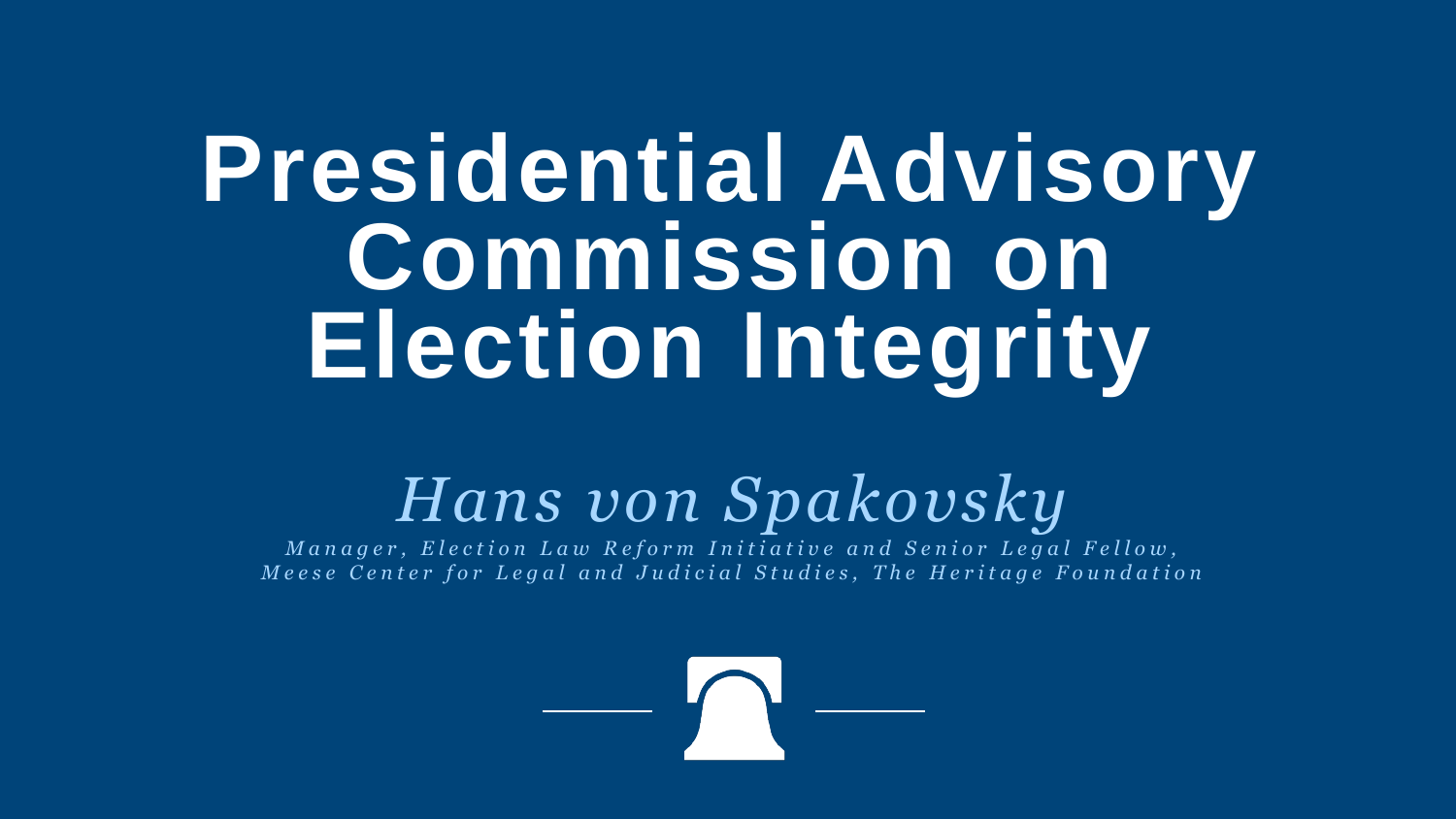1. The right to vote in a free and fair election is the most basic civil right, one on which many other rights of the American people depend.

2. Congress and the states should guarantee that every eligible individual is able to vote and that no one's vote is stolen or diluted.

3. Election fraud is real and hundreds of convictions have been made and documented, and there are problems with the accuracy of voter rolls throughout the nation.

- 
- 
- 
- $\Omega$  heritage.org/voterfraud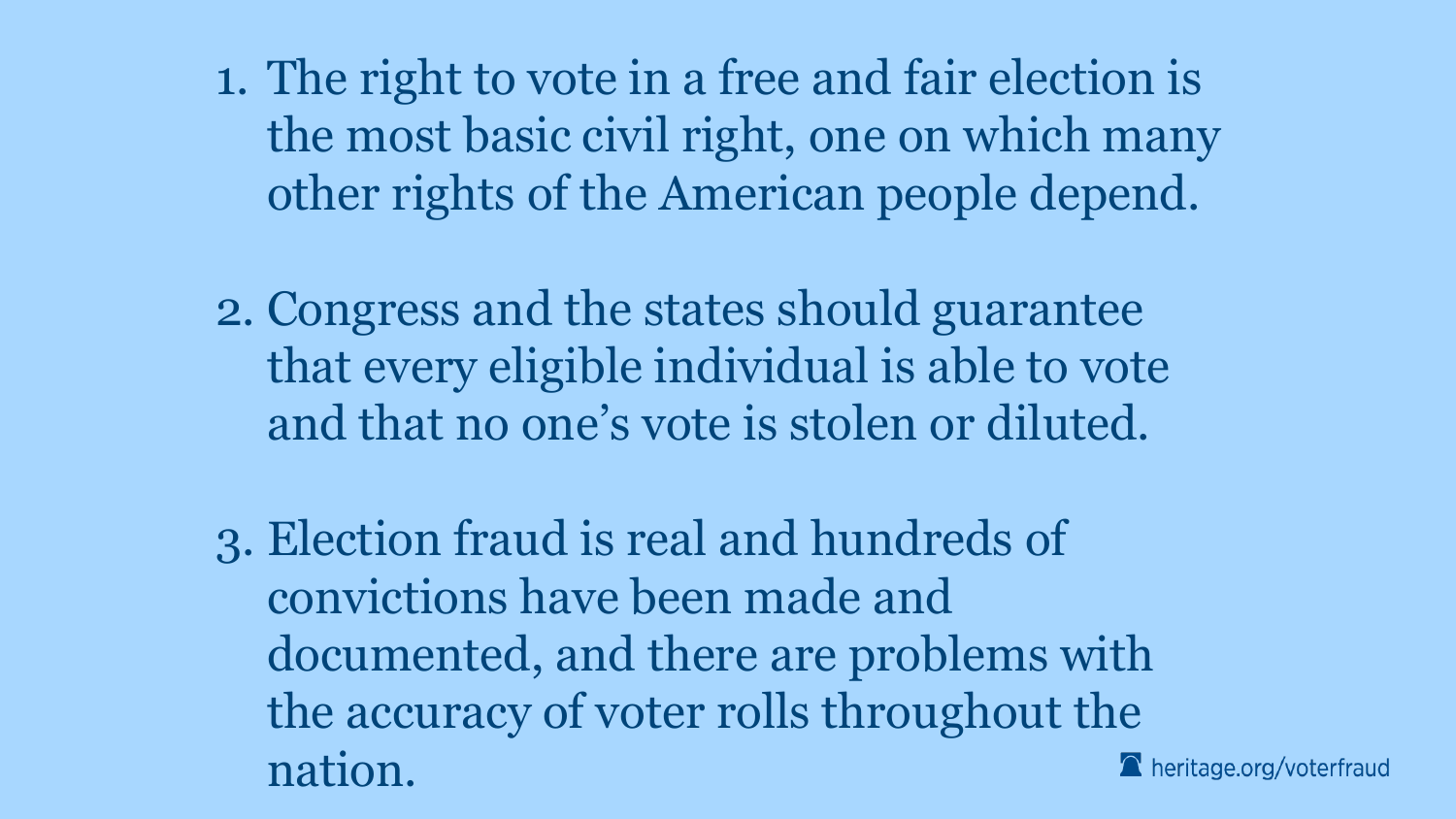## Pew Center for the States 2012 Study

## 24 million

VOTER REGISTRIES ARE

**INACCURATE** 

 $O R$ 

OUT OF DATE

DUPLICATES

OR





## 1.8 million

## **DECEASED**

people are still registered to vote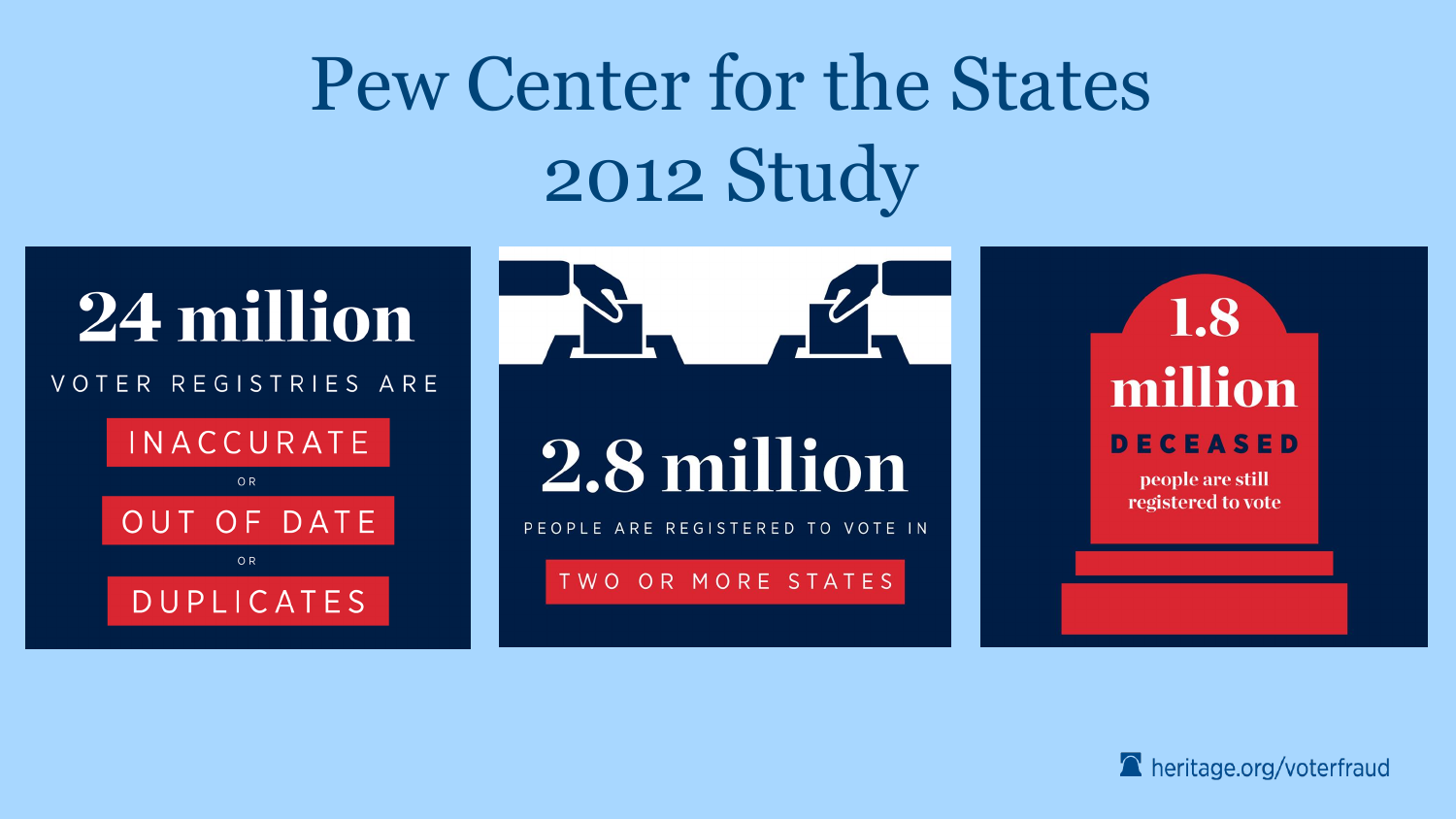## Voter Registration Rate as % of Citizen Voting Age Population

2016 Election Administration & Voting Survey Report of U.S. Election Assistance Commission

- 1. Alaska- 112.13%
- 2. California- 100.85%
- 3. Colorado- 102.38%
- 4. DC- 101.68%
- 5. Indiana- 100.79%
- 6. Kentucky- 100.27%
- 7. Maine- 101.61%
- 8. Michigan- 101.81%

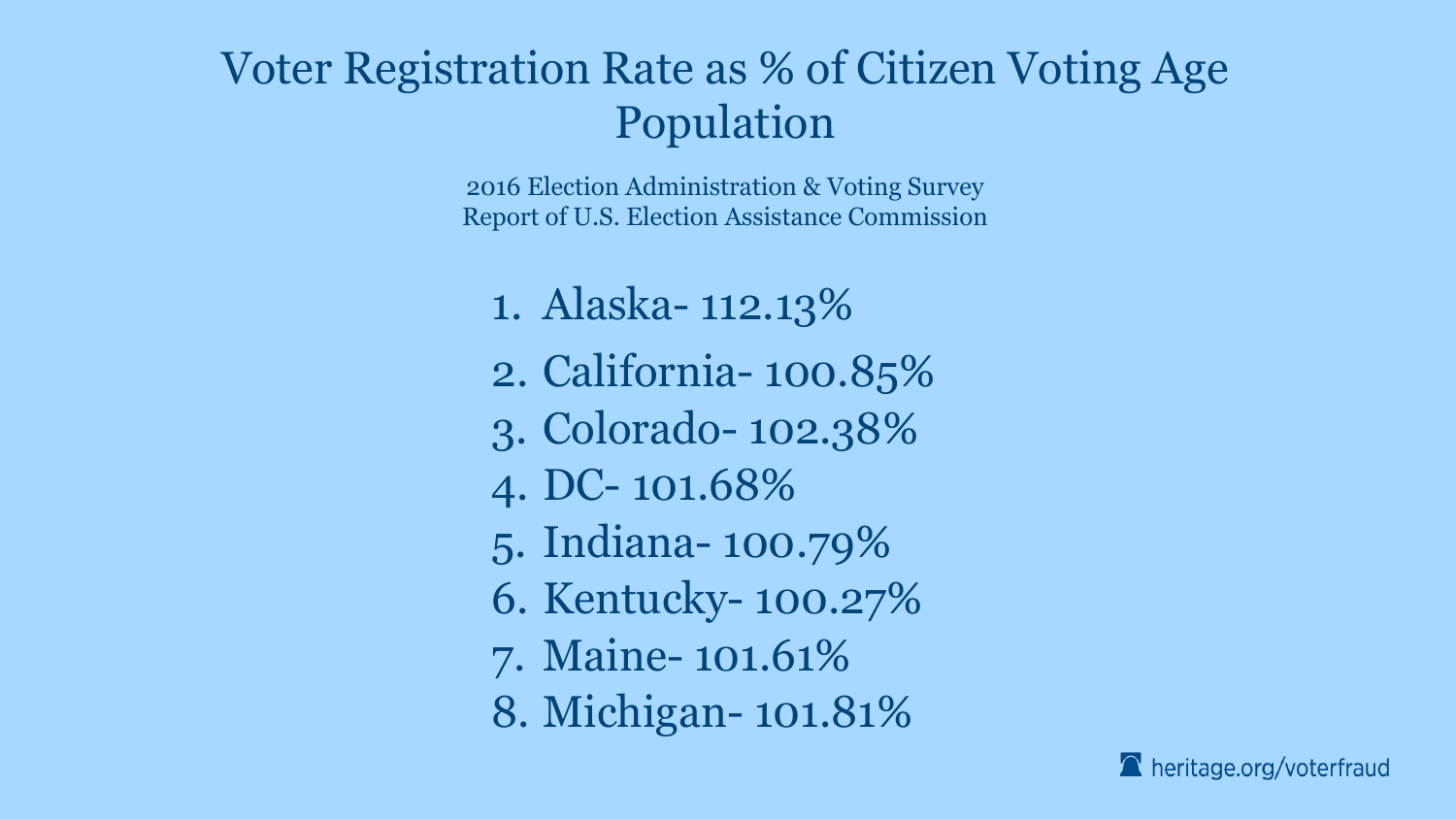## Heritage Election Fraud Database heritage.org/voterfraud

- Search county, state & federal court records; contact state Attorneys General and Secretaries of State offices; investigate local newspaper reports.
- Heritage Voter Fraud Database documents 1,071 proven incidents of election fraud ranging from one illegal vote to hundreds, and resulting in the disenfranchisement of thousands of lawful voters.
	- $\triangleright$  938 Criminal Convictions
	- $\triangleright$  43 Civil Penalties
	- **► 74 Diversion Programs**
	- $\triangleright$  8 Judicial Findings
	- $\triangleright$  8 Official Findings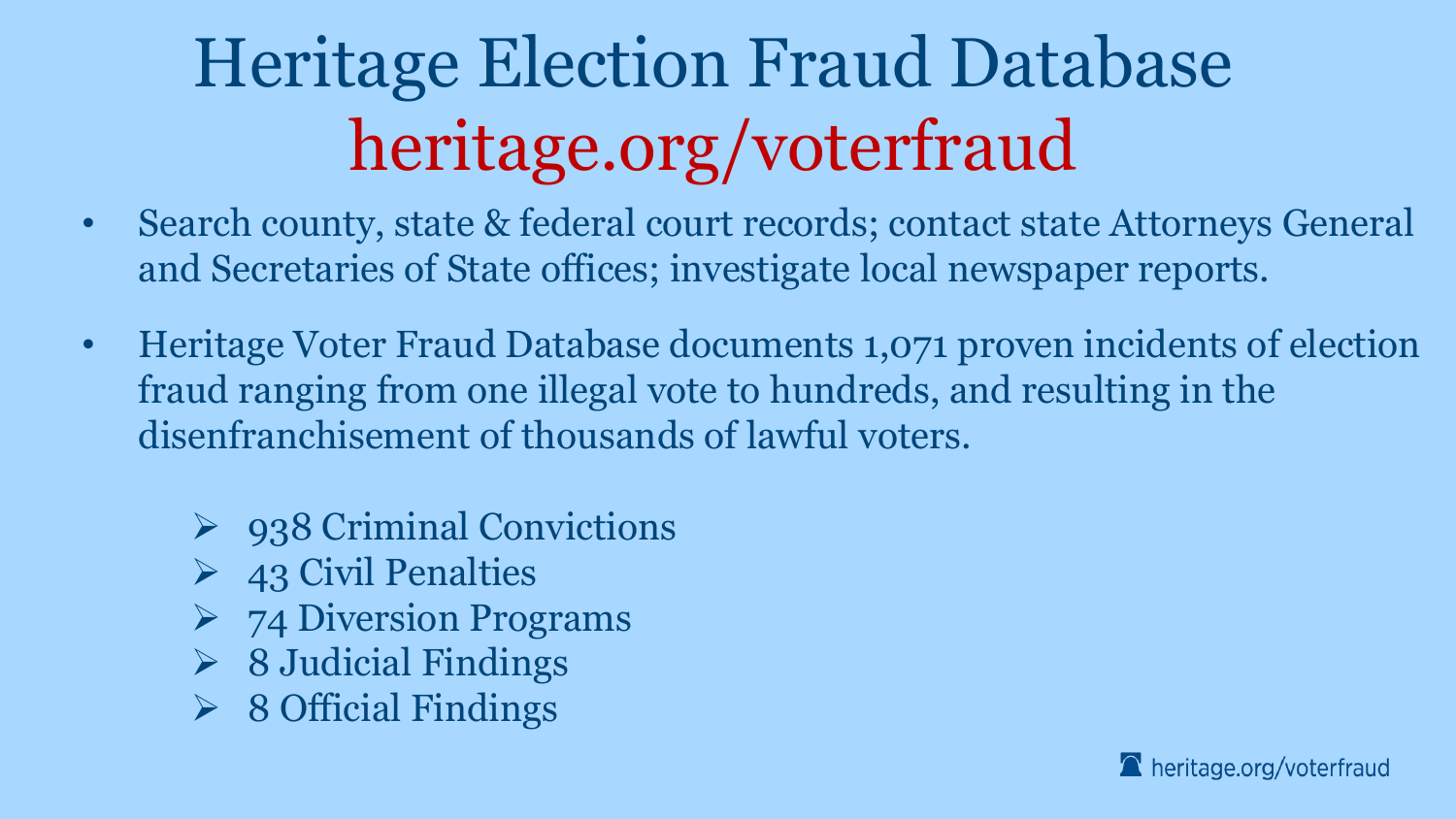- Examples of some of the cases in the database that illustrate the many different ways fraud is committed are in the following slides.
- The database is not a comprehensive listing because of the difficulty of obtaining information on unreported cases; there is no central source for information on election fraud; we continue to add cases every day as we find them.
- There are many potential cases of election fraud that are not prosecuted and are thus not in the database; the Public Interest Legal Foundation, for example, recently released a report on 5,556 noncitizens removed from voter rolls in Virginia, after casting 7,474 ballots. No information on these voters was sent to law enforcement for investigation and possible prosecution despite the fact that it is a felony for a noncitizen to register or vote. *See* "Alien Invasion II," Public Interest Legal Foundation (May 2017).
- Similarly, a 2005 GAO report found that up to 3 percent of the 30,000 individuals called for jury duty from voter registration rolls over a two-year period in one federal district court were not U.S. citizens. Yet election officials were apparently not notified and the U.S. Justice Department did not investigate these individuals to determine if they had violated the federal law banning noncitizens from registering. See Gov't Accountability Office, *Elections: Additional Data Could Help State and Local Election Officials Maintain Accurate Voter Registration Lists* 42 (2005).



 $\Omega$  heritage.org/voterfraud

## Heritage Election Fraud Database heritage.org/voterfraud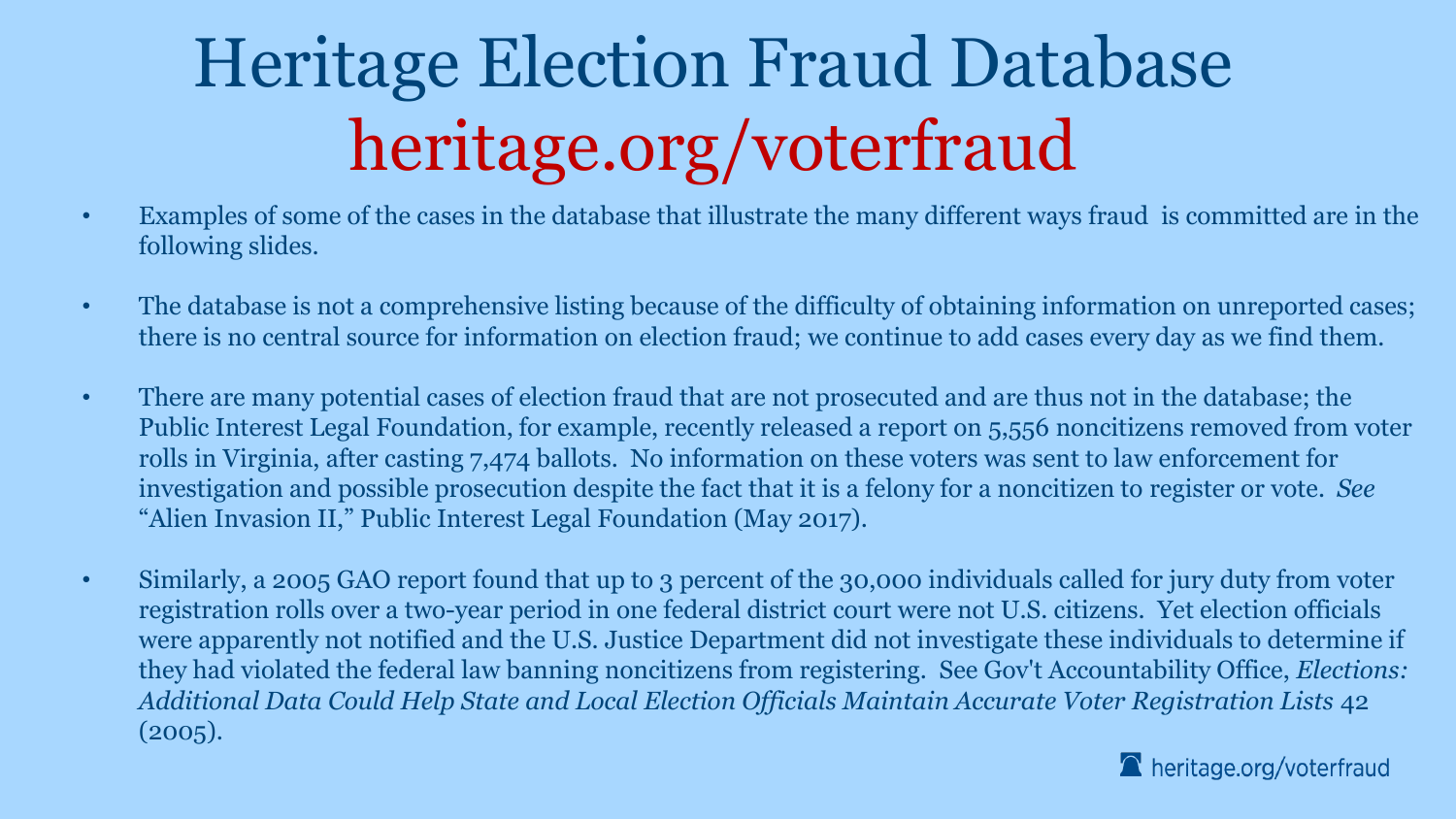## **False Registrations**

Voting under fraudulent voter registrations that either use a phony name and a real or fake address or claim residence in a particular jurisdiction where the registered voter does not actually live and is not entitled to vote.

### **Location: California Year: 2000**

- Edward Barquet and Michelle Corrall
- GOP voter registration employees during the 2000 general election
- Sought to capitalize on a \$4 bounty for each Republican voter successfully registered.
- Submitted multiple fraudulent registrations, which included false information and forged signatures.
- Pleaded guilty; each sentenced to serve four months in jail and a \$220 fine, followed by five years' probation.

## **Location: Washington Year: 2008**

- ACORN
- Worst registration fraud in state history
- 1,762 illegal forms.
- The leader, Clifton Mitchell, received three months in jail.
- Four other ACORN workers on Mitchell's team also sent to jail.
- ACORN fined \$25,000.

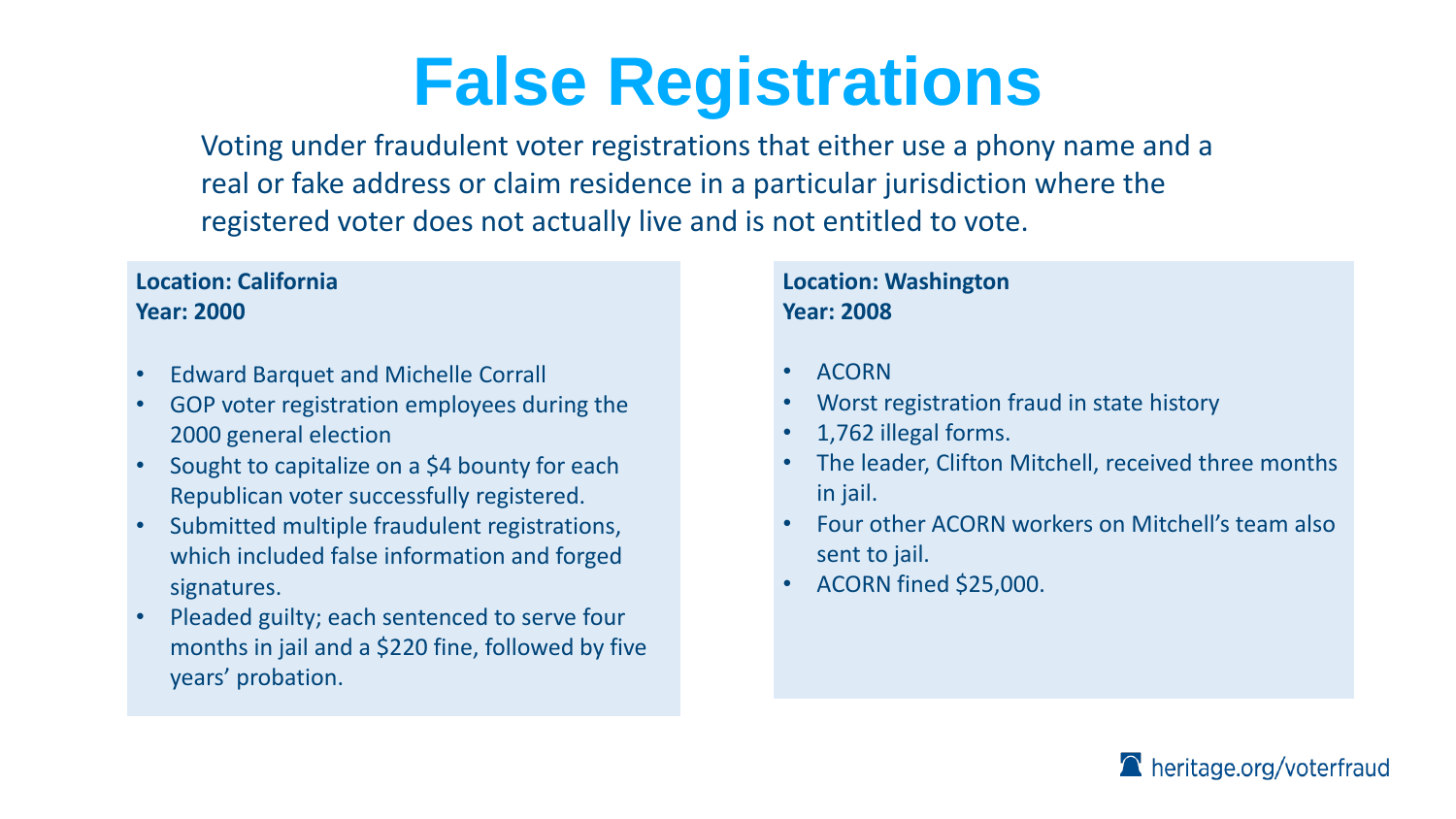## **Impersonation Fraud at the Polls**

Voting in the name of other legitimate voters and voters who have died, moved away, or lost their right to vote because they are felons, but remain registered.

### **Location: Alabama Year: 2002**

- Shasta Nicole Crayton
- Illegally voted in her sister's name.
- Was discovered after her sister later tried to vote.
- Two year prison sentence reduced to time served plus two years' probation.

**Location: Texas Year: 2009**

- Lorenzo Antonio Almanza
- Convicted of voting twice in a local school board election- once as himself and once as his incarcerated brother.
- Received two years' imprisonment and five years' probation.



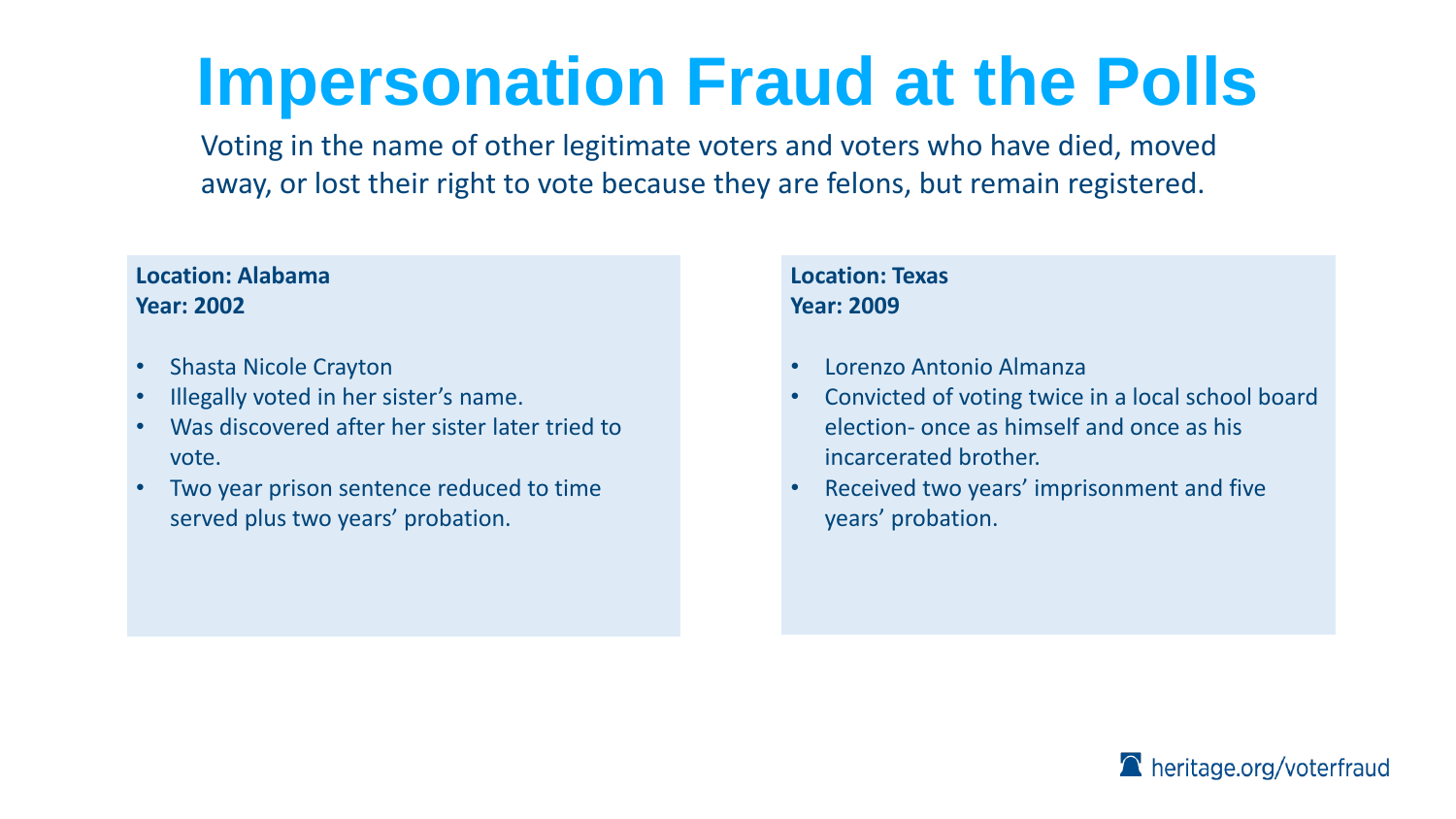## **Duplicate Voting**

Registering in multiple locations and voting in the same election in more than one jurisdiction or state.

### **Location: Wisconsin Year: 2011-2012**

- Wendy Rosen, 2012 Democrat candidate for Maryland's 1st U.S. Congressional District
- Voted in both Florida and Maryland in 2006 & 2010 elections
- Pleaded guilty and was sentenced to five years' probation, a \$5,000 fine, and 500 hours of community service.
- When the fraud came to light, she was forced to withdraw from the race.

## $\Omega$  heritage.org/voterfraud

- Robert Monroe
- Worst multiple voter in WI history- voted multiple times in five elections from 2011-2012.
- Including five times in Gov. Walker's recall.
- Received a suspended three year prison sentence, 300 hours' community service, and a \$5,000 fine.

### **Location: Maryland Year: 2006 & 2010**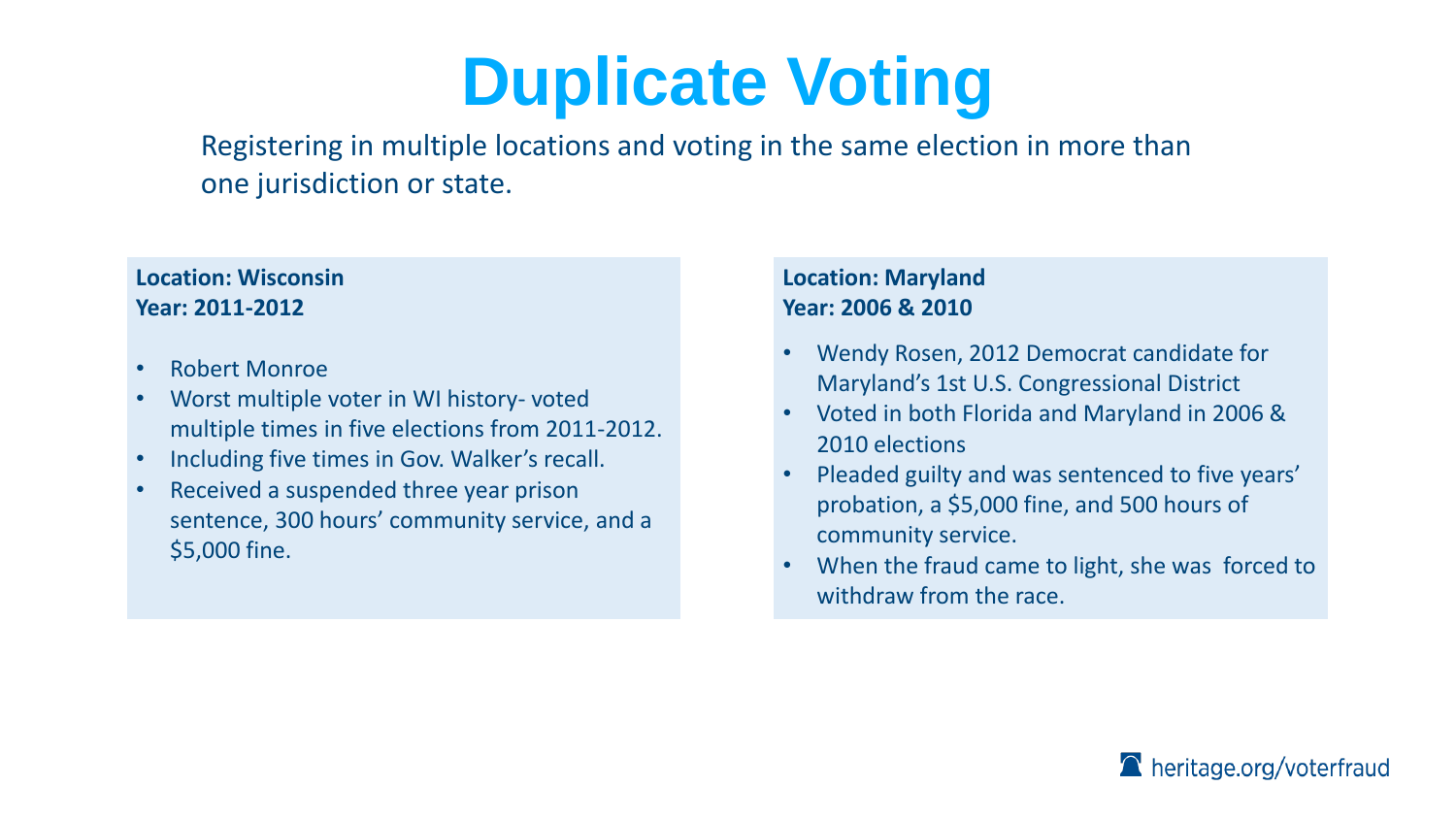## **Absentee Ballot Fraud**

Requesting absentee ballots and voting without the knowledge of the actual voter; or obtaining the absentee ballot from a voter and either filling it in directly and forging the voter's signature or illegally telling the voter who to vote for.

- Mayor Ruth Robinson and co-conspirators
- Targeted residents in public housing and in Robinson-owned properties.
- Threatened to evict them if they did not sign pre-filled absentee ballots.
- Also targeted the elderly/offered to buy votes.
- Received 90 months' imprisonment.

### **Location: Kentucky Year: 2014**

- **Eleven Greene County residents**
- Including county commissioners and a city councilman.
- Used an assembly line to mass produce absentee ballots.
- Nine pleaded guilty and the other two were convicted.



## $\Omega$  heritage.org/voterfraud

### **Location: Alabama Year: 1994**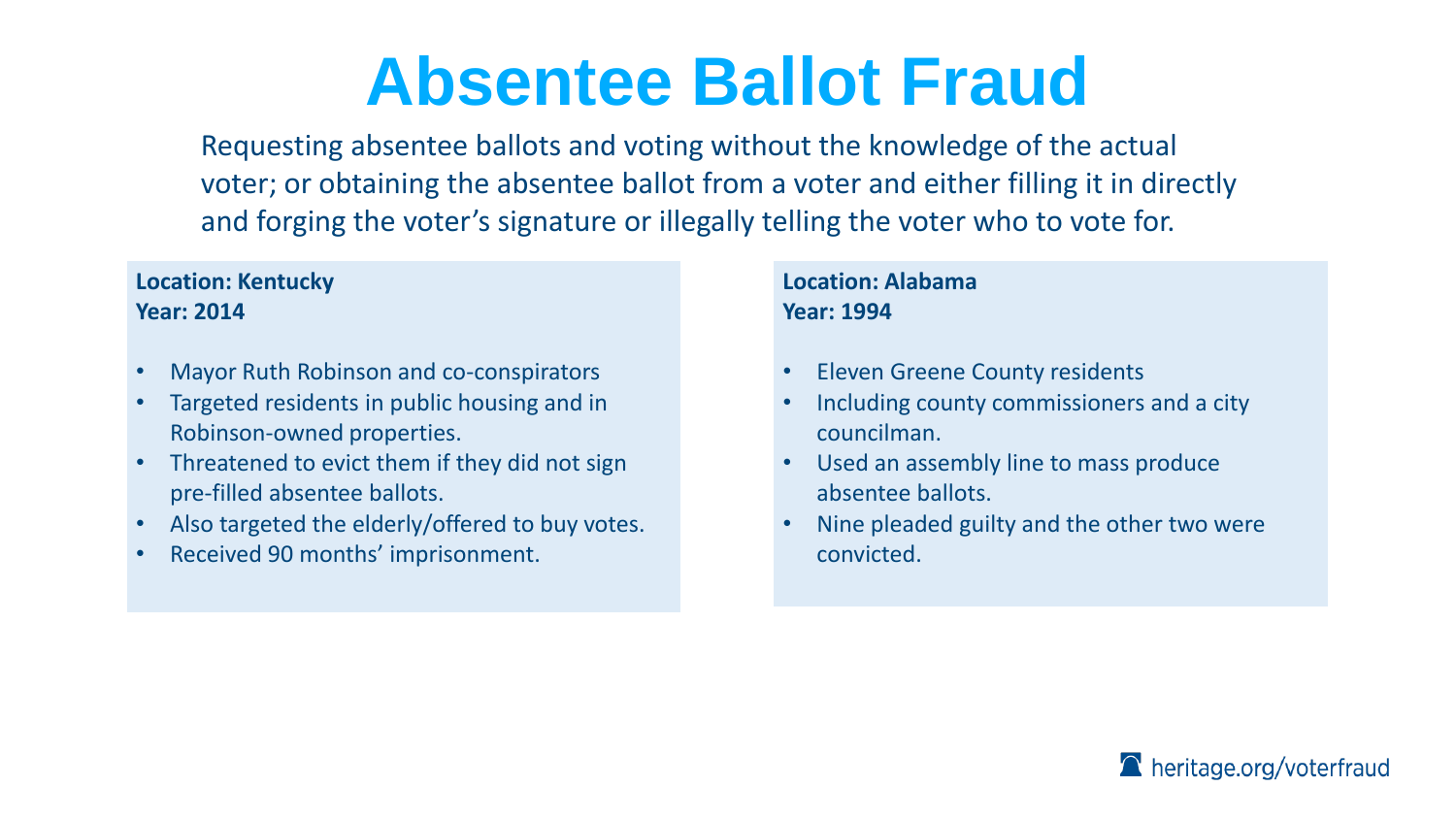## **Illegal Assistance at the Polls**

Forcing or intimidating voters—particularly the elderly, disabled, illiterate, and those for whom English is a second language—to vote for particular candidates while supposedly providing them with "assistance."

- Guadalupe Rivera, former Weslaco city commissioner
- Illegally assisted a voter by filling out an absentee ballot in a way the voter did not want.
- Rivera won his re-election bid by 16 votes.
- A judge ordered a new election, which Rivera lost, after determining there were 30 illegal ballots cast.
- Sentenced to one year of probation and fined.

### **Location: Texas Year: 2016**

### **Location: Texas Year: 2006**

- Maria Dora Flores
- Pleaded guilty to illegal assistance after escorting several voters to their polling place and filling out and submitting their ballots without their consent.
- Received two years' probation and fined.

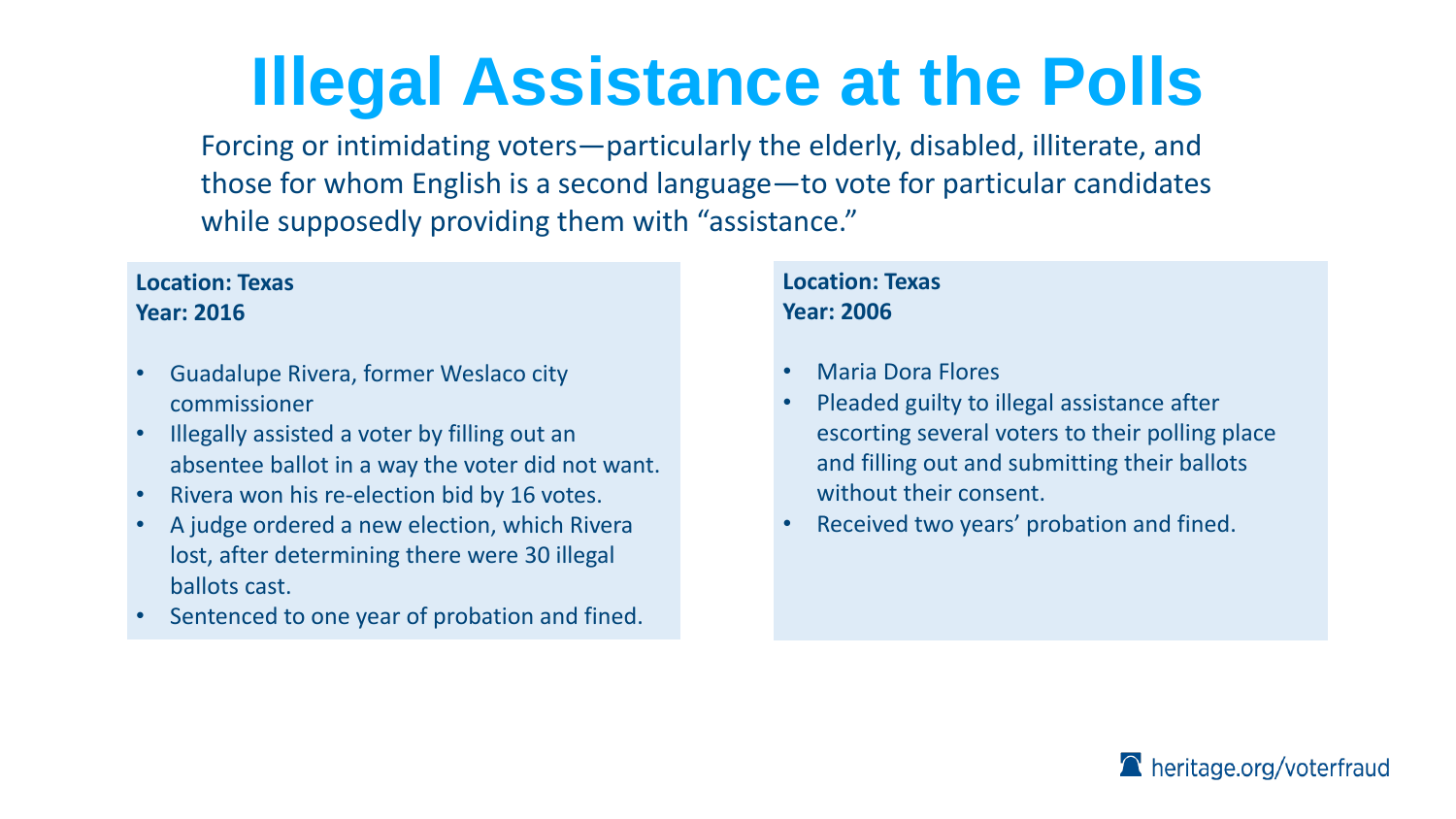## **Buying Votes**

Paying voters to cast either an in-person or absentee ballot for a particular candidate.

### **Location: West Virginia Year: 1990-2004**

- Six individuals pleaded guilty
- Engaged in vote buying conspiracies in every election from 1990-2004.
- Distributed lists with preferred candidates.
- Used liquor, \$20 cash payments, and fixing of traffic tickets to buy votes.

### **Location: Illinois Year: 2004**

- Precinct Committeemen Charles Powell, Sheila Thomas, Jesse Lewis, and Kelvin Ellis and Precinct Worker Yvette Johnson
- Convicted for conspiracy to commit election fraud
- Used city funds to buy votes.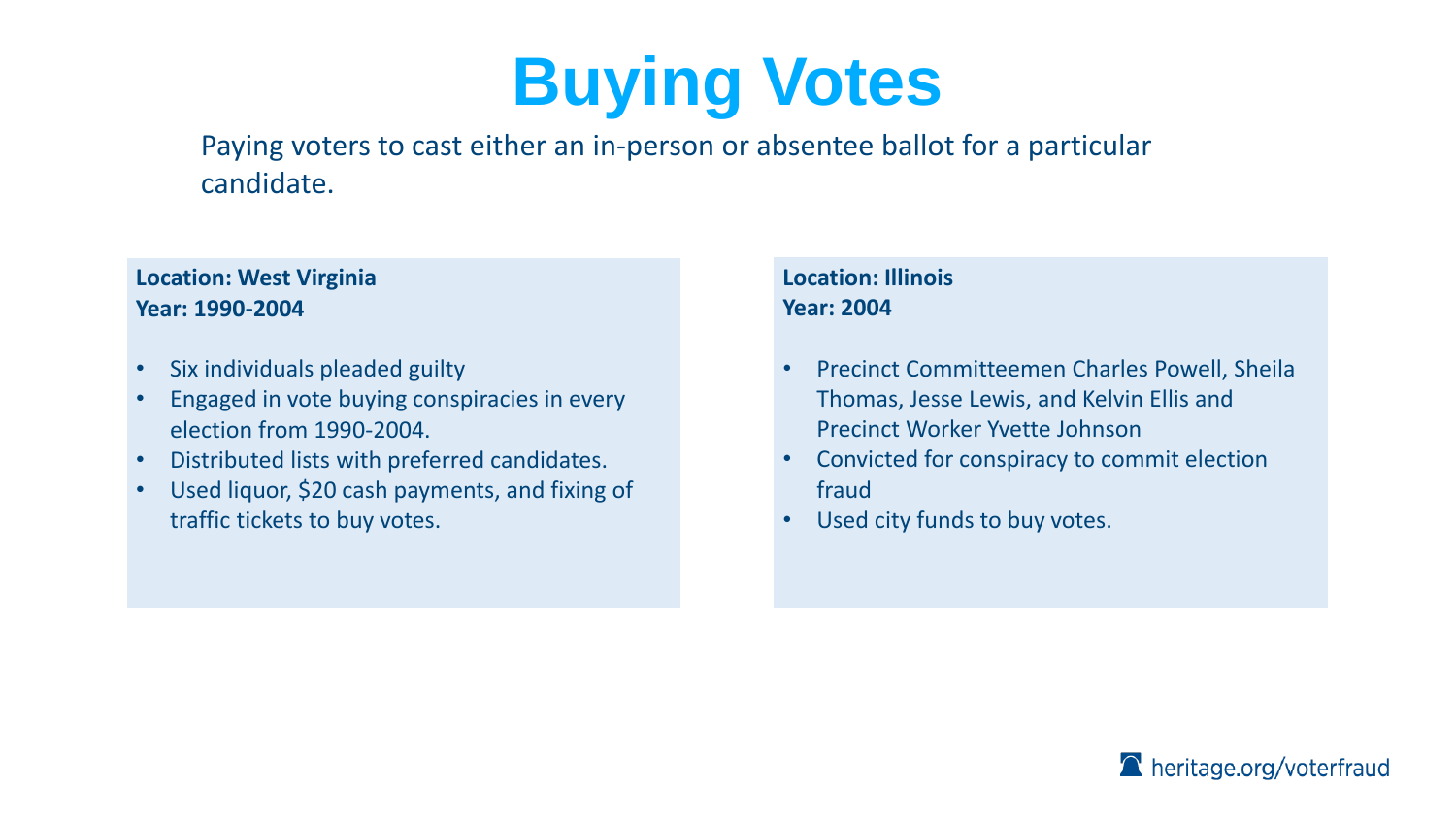## **Non-citizen Voting**

## Illegal registration and voting by individuals who are not U.S. citizens.

### **Location: Illinois Year: 2006**

- Margarita Del Pilar Fitzpatrick falsely claimed to be a U.S. citizen when filling out her Motor Voter application.
- Illegally voted in the 2006 election.
- Her fraud was not discovered by election officials; it was only detected when she applied for naturalization and her case was investigated by the Department of Homeland Security.

### **Year: 2006**

- Anthony Kimani falsely claimed to be a U.S. citizen when filling out his Motor Voter application.
- Illegally voted in the 2004 election.
- His fraud was not discovered by election officials; it was only discovered when he applied for permanent residency and his case was investigated by DHS.

### **Location: Alabama Year: 1996-2008**

- Venustiano Hernandez-Hernandez, an illegal alien, registered to vote under the false identity of Severo Benavidez
- Obtained a false birth certificate, which he used to collect Social Security disability benefits and register to vote.
- Voted in elections under the false identity between 1996-2008
- Received approximately \$80,000 in disability payments between 2008 and 2012.

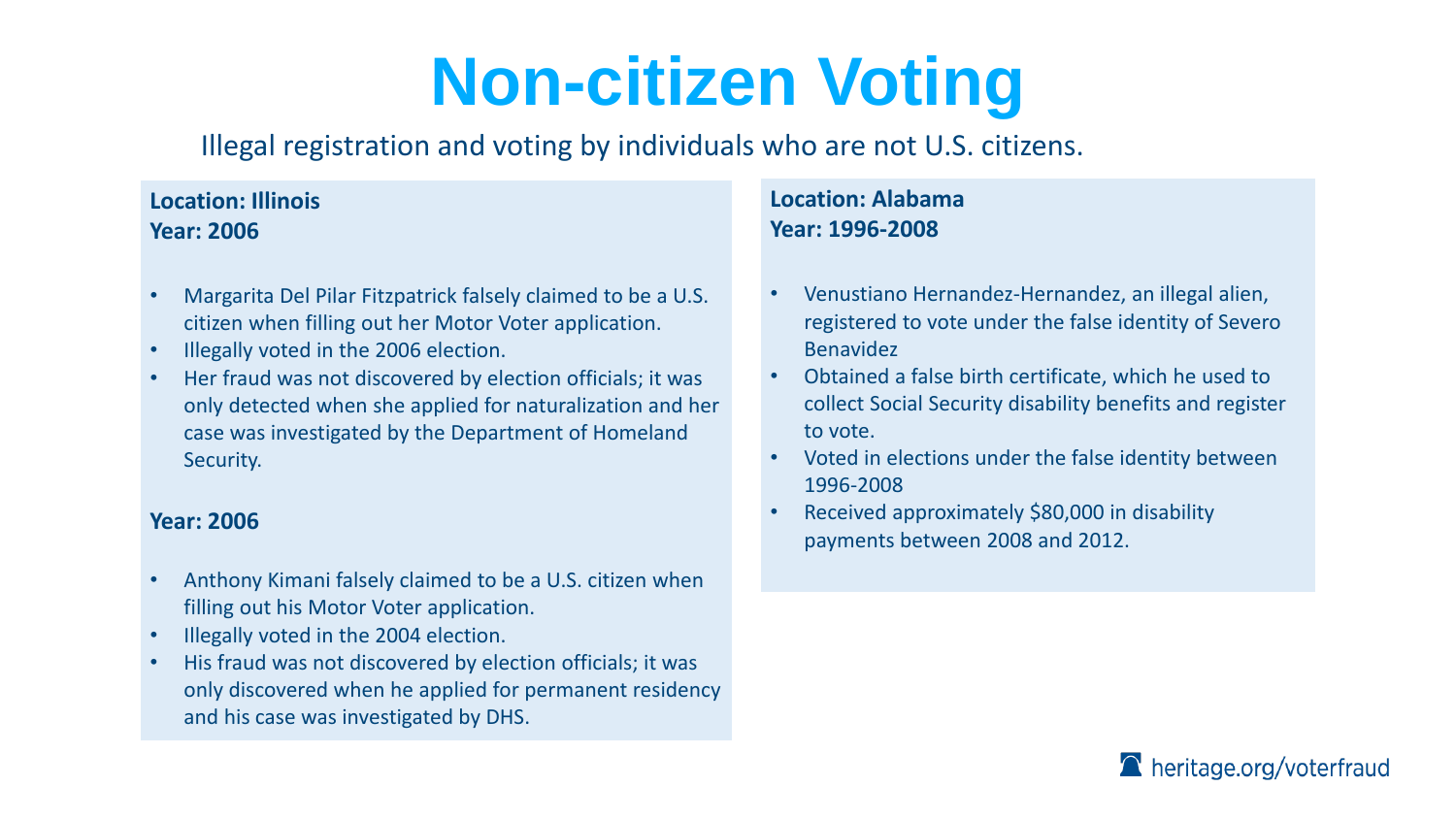## **Felon Voting**

## Illegal registration and voting by individuals who are convicted felons.

### **Location: Ohio Year: 2016**

- Jessica Steinke
- She was convicted in 2014 for bail jumping.
- Pleaded no contest to charges that she voted in the 2016 election despite being a convicted felon.
- Sentenced to 80 hours of community service, 18 months of probation, and ordered to attend counseling.

### **Location: Florida Year: 2012**

- Onakia Lanet Griffin
- Previously convicted of wire fraud, identification theft, and identity fraud.
- Registered and voted in the 2012 election.
- Sentenced to a fine of \$1079.50 and 23 days' incarceration.

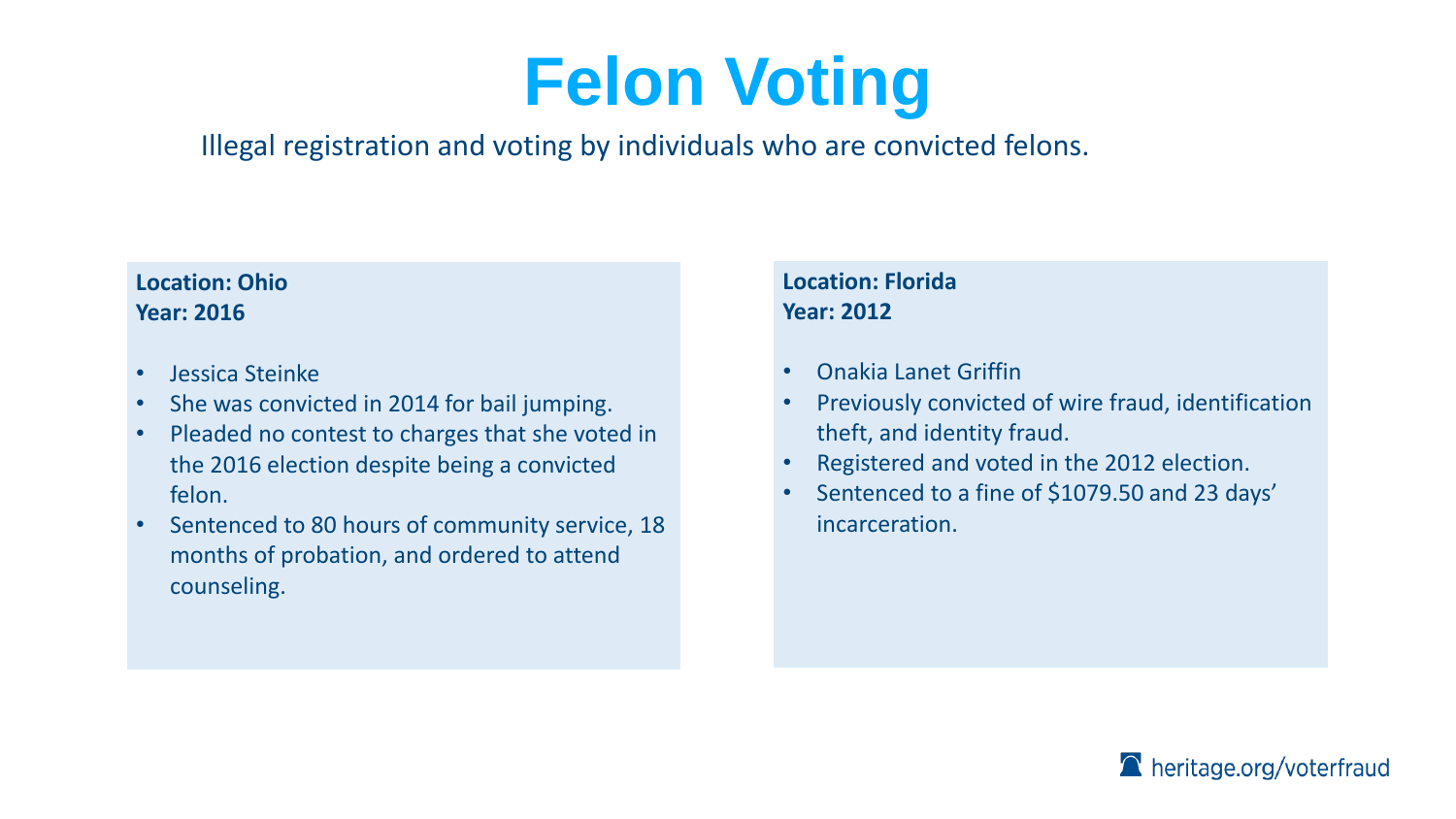## **Altering the Vote Count**

Changing the actual vote count either in a precinct or at the central location where votes are counted.

### **Location: California Year: 2007 & 2009**

- Angel Perales & Mayor David Silva
- Widespread corruption scheme in Cudahy, CA
- Included accepting cash bribes, abusing drugs at City Hall, and throwing out absentee ballots that favored election challengers.
- FBI Investigation revealed they tampered with mail-in ballots in city elections by opening them and then resealing and submitting votes for incumbent candidates while discarding votes for challengers.
- Both pleaded guilty to bribery and extortion charges.

### **Location: Oregon Year: 2012**

- Deanna Swenson, Clackamas County elections official
- Tampered with ballots by filling in blank spots left by the actual voters.
- Pleaded guilty to official misconduct and unlawfully altering a ballot.
- Sentenced to 90 days in jail and \$13,000 in fines.

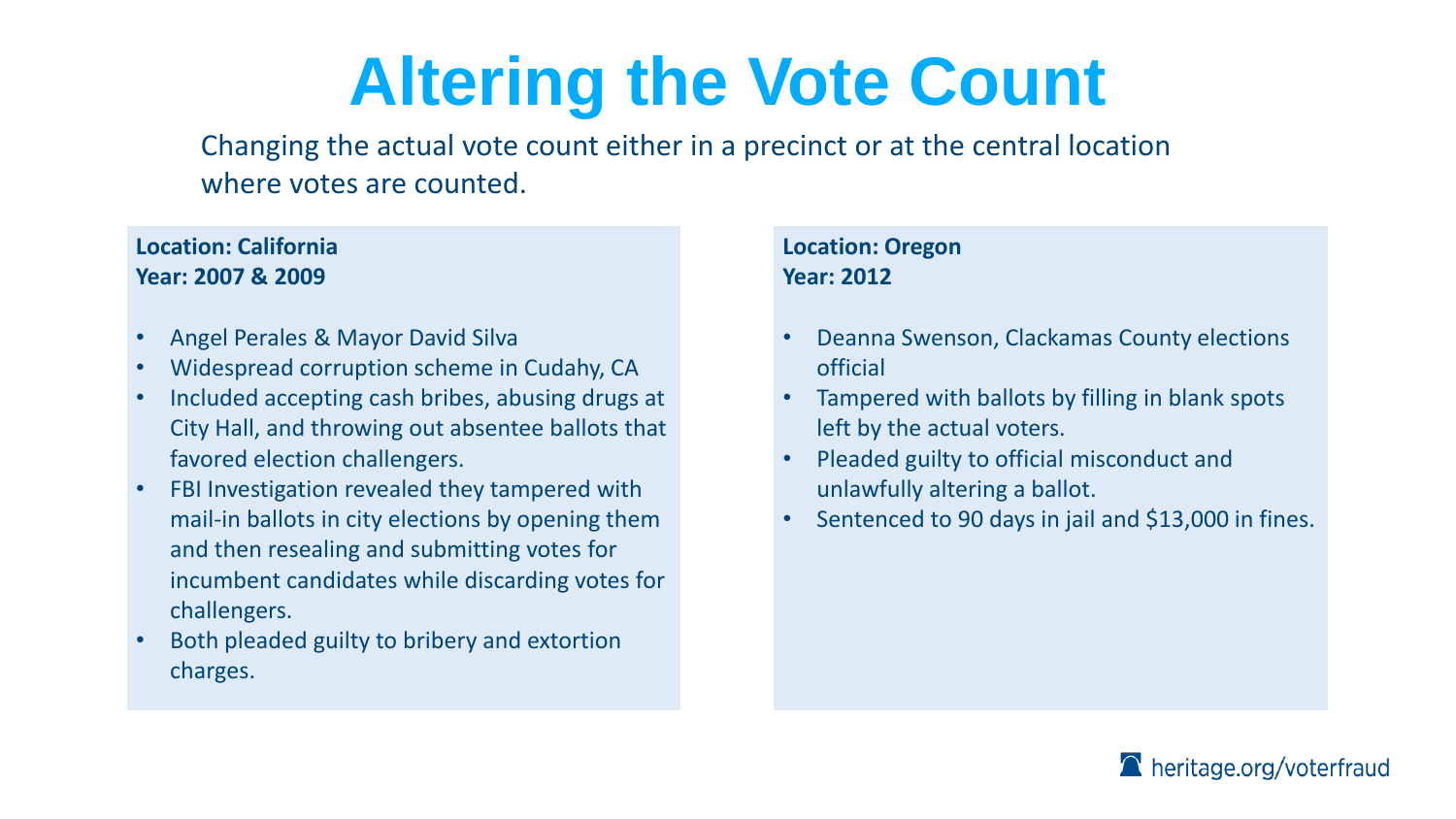## **Ballot Petition Fraud**

Forging the signatures of registered voters on the ballot petitions that must be filed with election officials in some states for a candidate or issue to be listed on the official ballot.

### **Location: Indiana Year: 2008**

- Butch Morgan, Jr.
- Former Democratic Chairman for St. Joseph **County**
- Worked with co-conspirators from the Board of Voter Registration to forge over 200 signatures.
- Goal of getting Barack Obama and Hillary Clinton on the 2008 Indiana Democratic Primary ballot.
- Sentenced to one year in prison.

### **Location: Michigan Year: 2012**

- Brandon Hall
- Hired by Ottawa County District Court Candidate Chris Houghtaling to acquire the necessary signatures for his candidacy.
- Houghtaling reportedly did not care whether the signatures were collected legally or illegally, and even assisted in Hall's crime by providing him old 2010 petitions to copy.
- Hall also used a phone book to complete the ballot petition
- Convicted of ten counts of ballot petition fraud.

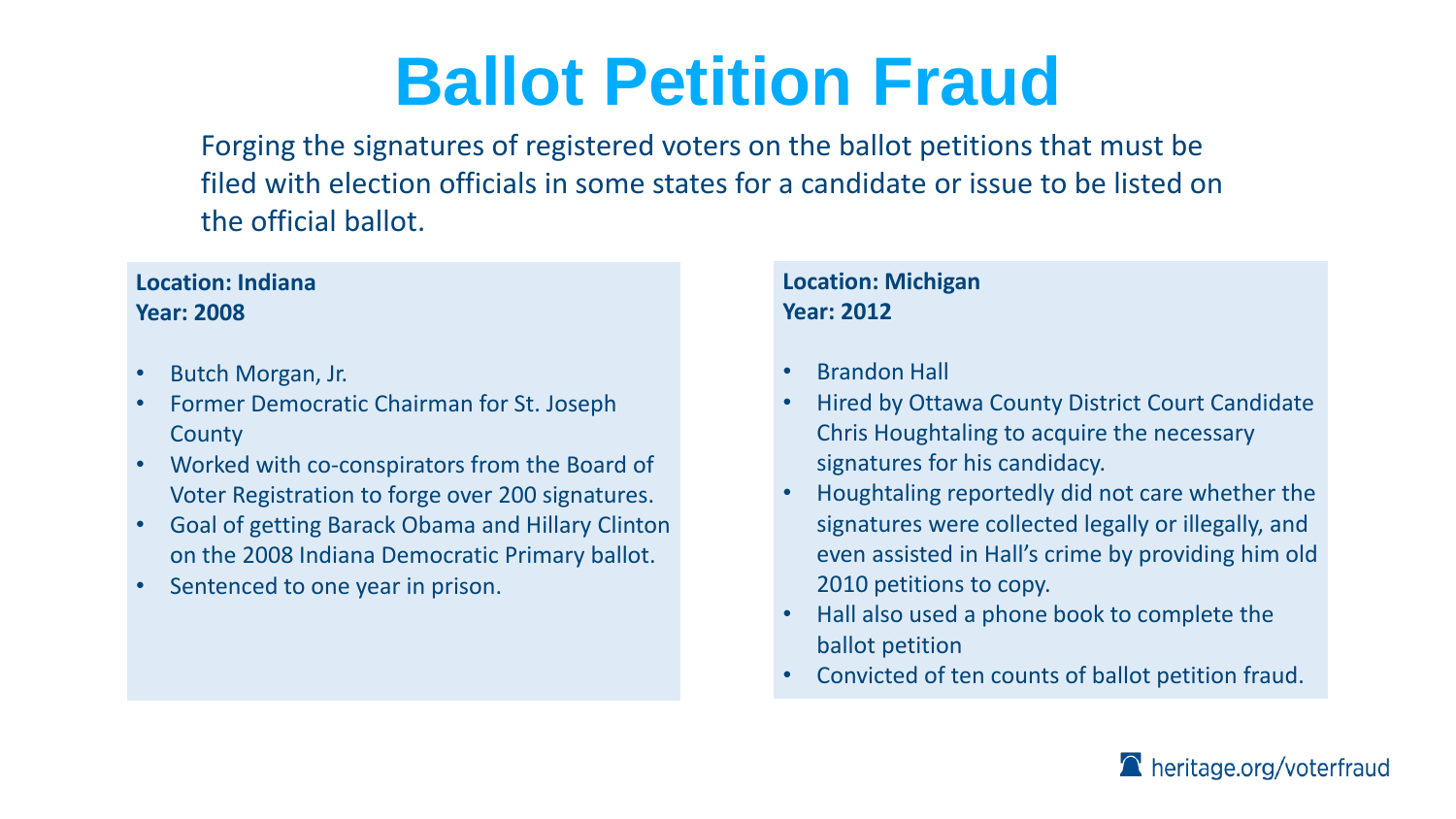## **The Impact of Election Fraud**

The National Commission on Federal Election Reform has stated, the problem "is not the magnitude of voter fraud. In close or disputed elections, and there are many, a small amount of fraud could make the margin of difference." The U.S. Supreme Court has concurred with this assessment, noting that known instances of fraud "demonstrate that not only is the risk of voter fraud real but that it could affect the outcome of a close election." *See* Crawford v. Marion County, 553 U.S. 181 (2008)

- $\rightarrow$  In 2015, a city council election in the New Jersey town of Perth Amboy was decided by a mere 10 votes. A judge overturned the election and ordered a new one after it was revealed that at least 13 illegal absentee ballots had been cast.
- $\rightarrow$  In 2003, a mayoral primary in East Chicago, Indiana, was overturned by the state Supreme Court after evidence of widespread fraud was revealed. The new election resulted in a different winner.
- $\rightarrow$  In 2010, the aunt and uncle of John Joseph Rizzo, a candidate for the 40<sup>th</sup> legislative district in Missouri, falsely registered so they could vote for their nephew. He won the primary race by one vote.



A heritage.org/voterfraud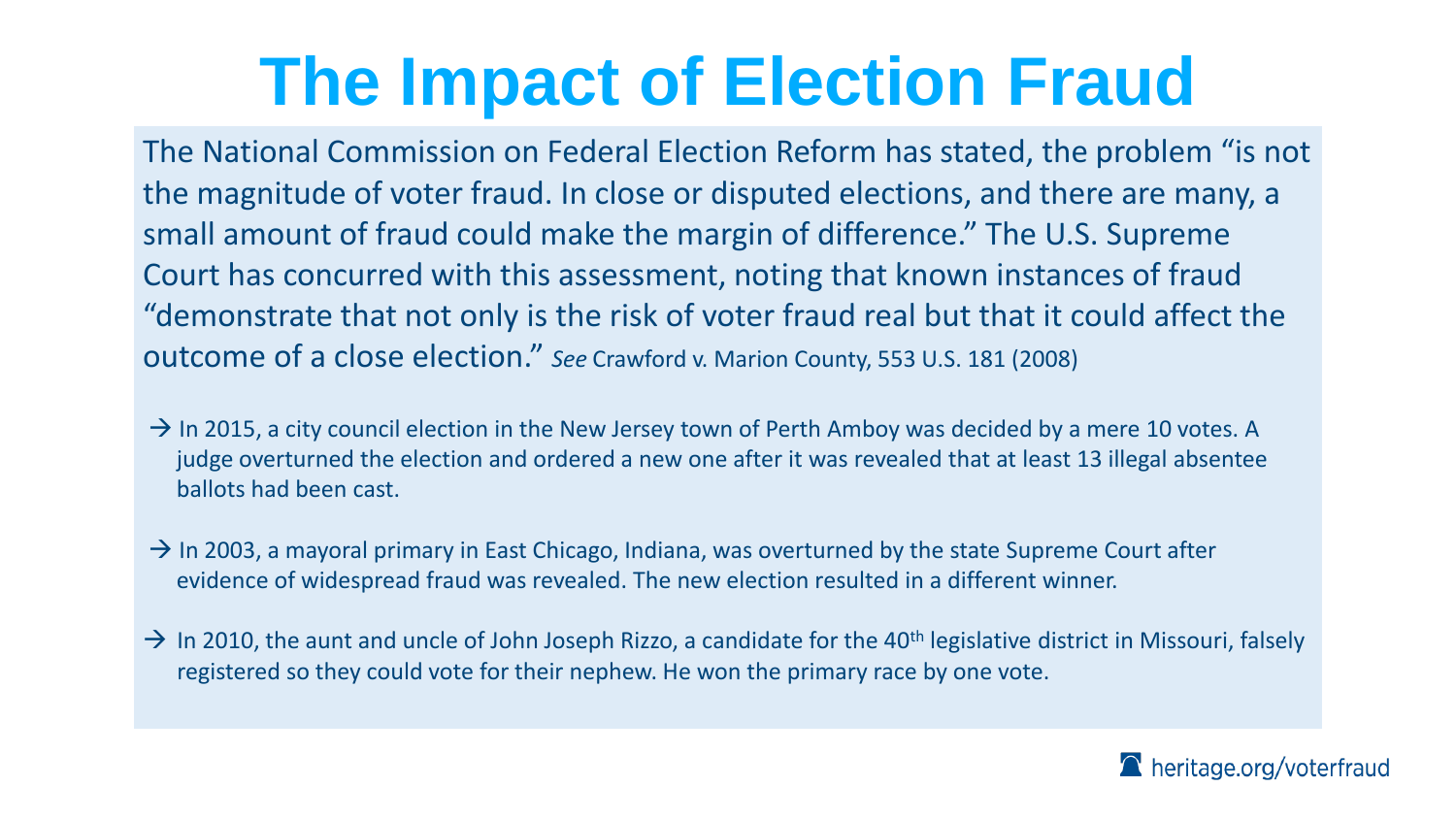## **Interstate Crosscheck Program**

In recent years, proactive secretaries of state across the country have taken the lead in securing American elections. Kansas and Missouri initiated the Interstate Voter Registration Crosscheck Program on a bipartisan basis to compare state lists and ensure accurate and current voter registration rolls are maintained. It identifies hundreds of thousands of potentially duplicate registrations, as well as evidence of double voting. There are now 30 states participating.

### **Location: Kansas Year: 2016**

- James Criswell
- Cast ballots in both Colorado and Kansas in the 2016 election.
- Pleaded no contest to the charge of double voting and was fined \$1,000 and ordered to pay \$158 in court costs.
- Detected through the Interstate Crosscheck Program.

**Location: Kansas Year: 2010, 2013, and 2014**

- Lincoln Wilson
- Voted in both Kansas and Colorado in elections in 2010, 2012, and 2014.
- Pleaded guilty and was ordered to pay a \$6,000 fine.
- Detected through the Interstate Crosscheck Program.



A heritage.org/voterfraud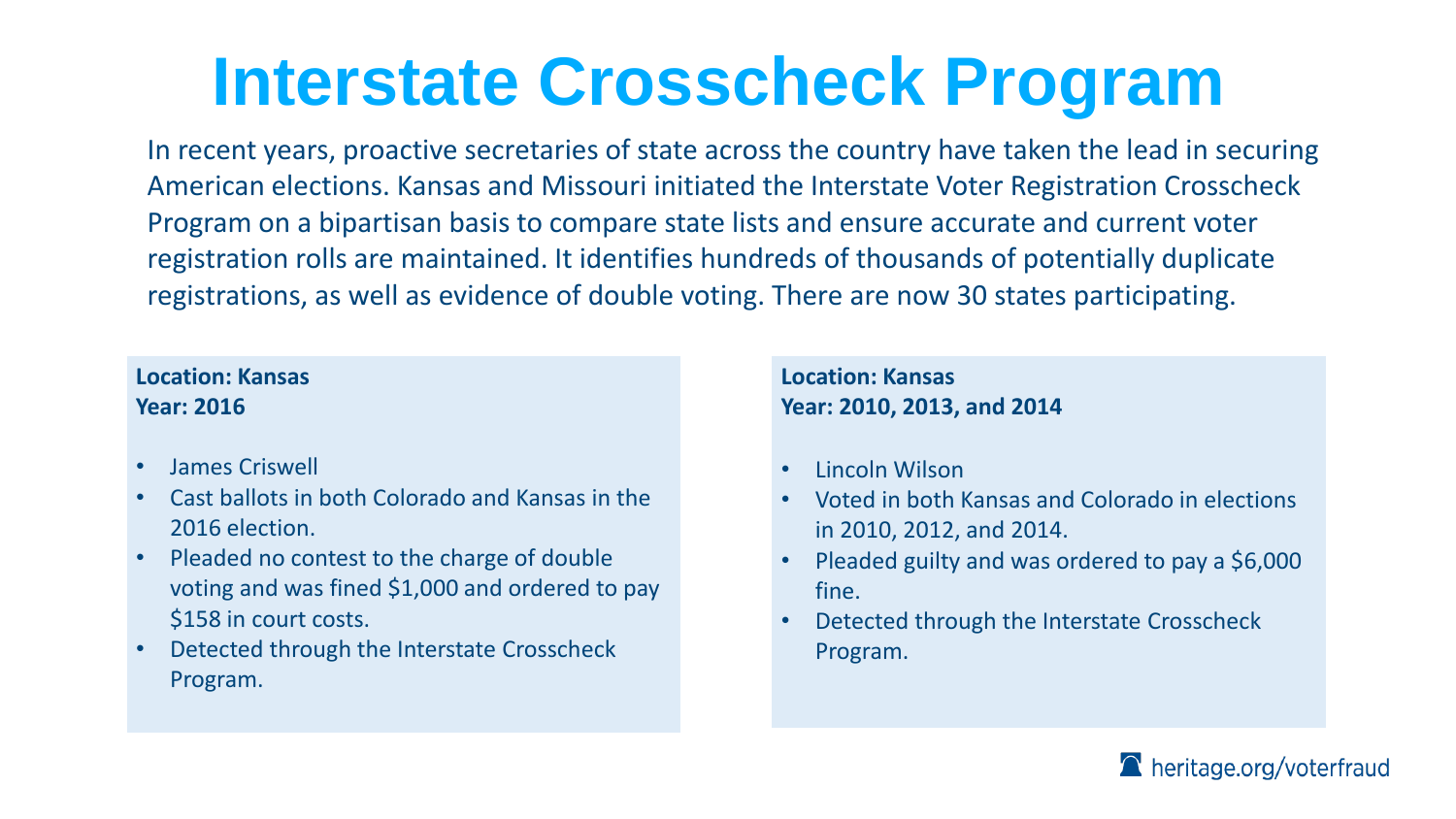## **2016 Interstate Crosscheck Comparison**

The voter registration list comparison in 2016 of the states participating in the Crosscheck Program, similar to the 2012 Pew study, showed hundreds of thousands of potentially duplicate registrations in multiple states. What is unknown is what steps states took to correct this problem or to check voter histories to find voters who voted illegally in multiple states:

### **STATE – Voters Registered in Other States**

**Alabama – 220,247 Arizona – 240,277 Arkansas – 110,200 Colorado – 257,413 Georgia – 540,245 Idaho – 20,834 Illinois – 454,325 Indiana – 452,577 Iowa – 129,925 Kansas – 123,502 Kentucky – 311,126 Louisiana – 119,207**

### **STATE – Voters Registered in Other States**

**Massachusetts – 144,587 Michigan – 406,268 Mississippi – 162,288 Missouri – 244,710 Nebraska – 60,766 Nevada – 85,968 New York – 392,365 North Carolina – 455,891 Ohio – 386,092 Oklahoma – 89,788 South Dakota – 34,367 Tennessee – 218,641 Virginia – 284,618**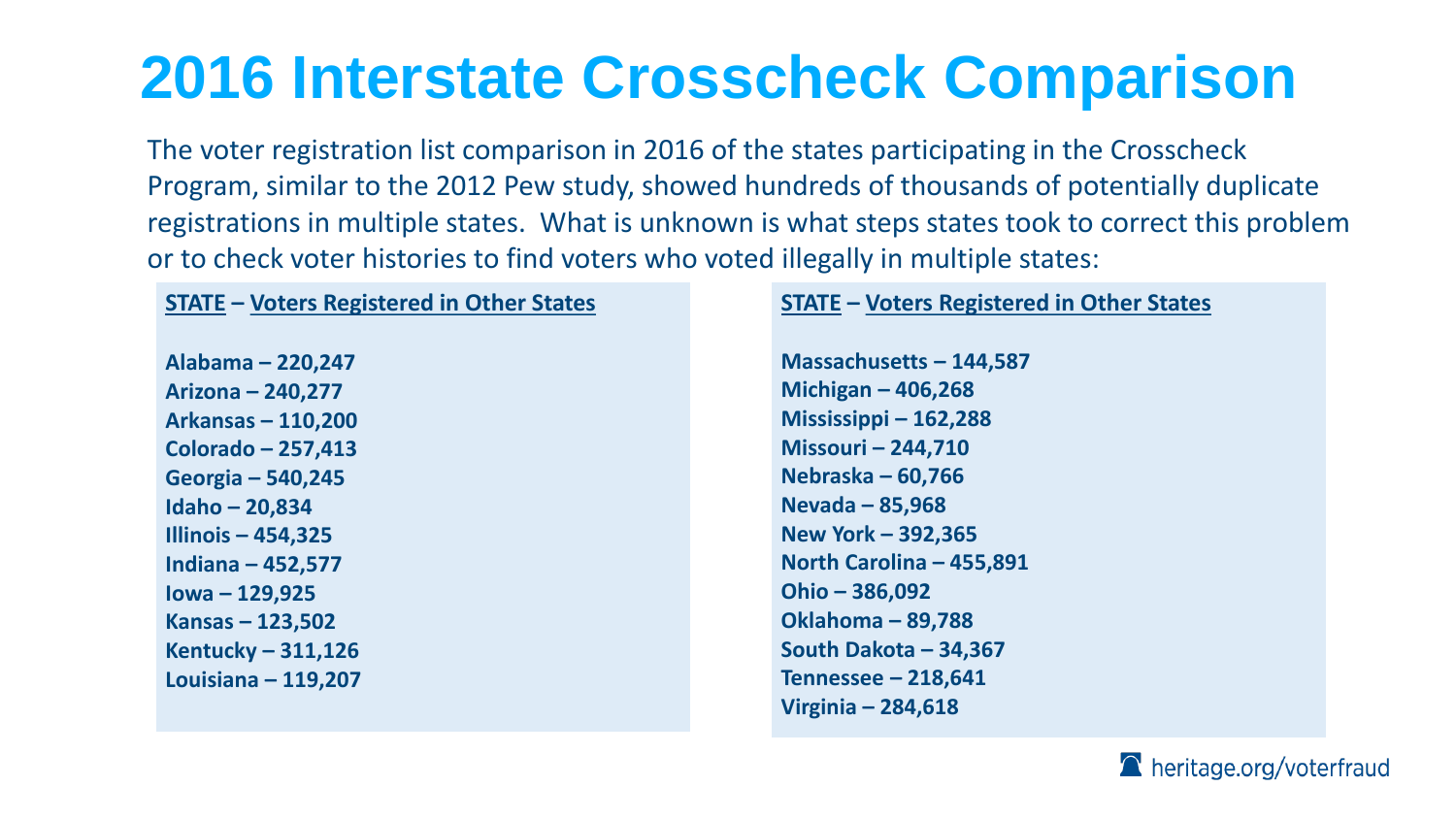## **2013 Presidential Commission on Election Administration**

The 2013 Commission appointed by President Barack Obama found that accurate voter registration lists were essential to the proper management of elections and improving the voting experience. It found that the lack of quality voter lists directly impacted the ability of people to vote and even reduced the ability of political parties and election officials to monitor elections to detect problems, fraud, and other irregularities.

A key area of inquiry for the Commission should be an examination of the extent to which states are using available databases and other information to verify the accuracy of their voter registration lists – and how often they are doing so. That includes:

- State departments of motor vehicles and corrections records
- State and county tax and vital statistics records
- Federal and state jury declination information
- Commercial databases and services such as Google Earth
- Federal records such as the Systematic Alien Verification for Entitlements database, Social Security Administration death records, and the Federal Bureau of Prisons conviction records
- The National Change of Address system maintained by the U.S. Postal Service.

A heritage.org/voterfraud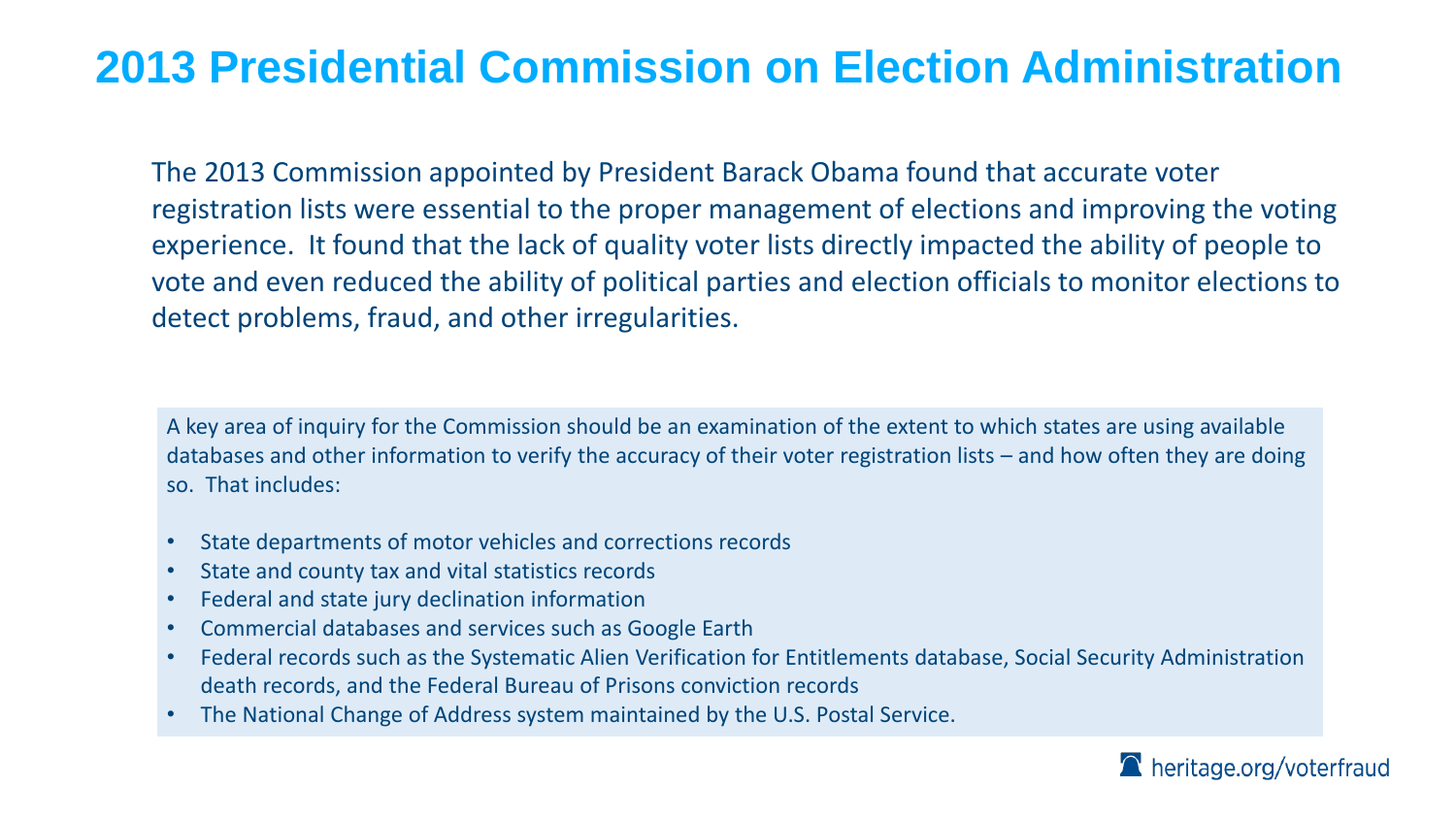## **Voter Intimidation**

The correct legal term for "voter suppression" is actually voter intimidation. Section 11b of the Voting Rights Act of 1965 (52 U.S.C. §10307) make it unlawful for anyone to "intimidate, threaten, or coerce, or attempt to intimidate, threaten, or coerce any person for voting or attempting to vote."

According to the website of the Voting Section of the Civil Rights Division of the U.S. Department of Justice, which is charged with enforcing 11b, only two cases have been filed under this provision:

**United States v. Ike Brown and Noxubee County, MS (S.D. Miss. 2005) – In 2007, a federal district court entered a** remedial order after finding a wide range of discriminatory and illegal voting practices in violation of the Voting Rights Act.

**United States v. New Black Panther Party (E.D. Pa. 2009) -** On January 7, 2009, DOJ filed a complaint against the New Black Panther Party in the Eastern District of Pennsylvania over violations of Section 11(b) of the Voting Rights Act, including intimidation of voters and those aiding voters.

U

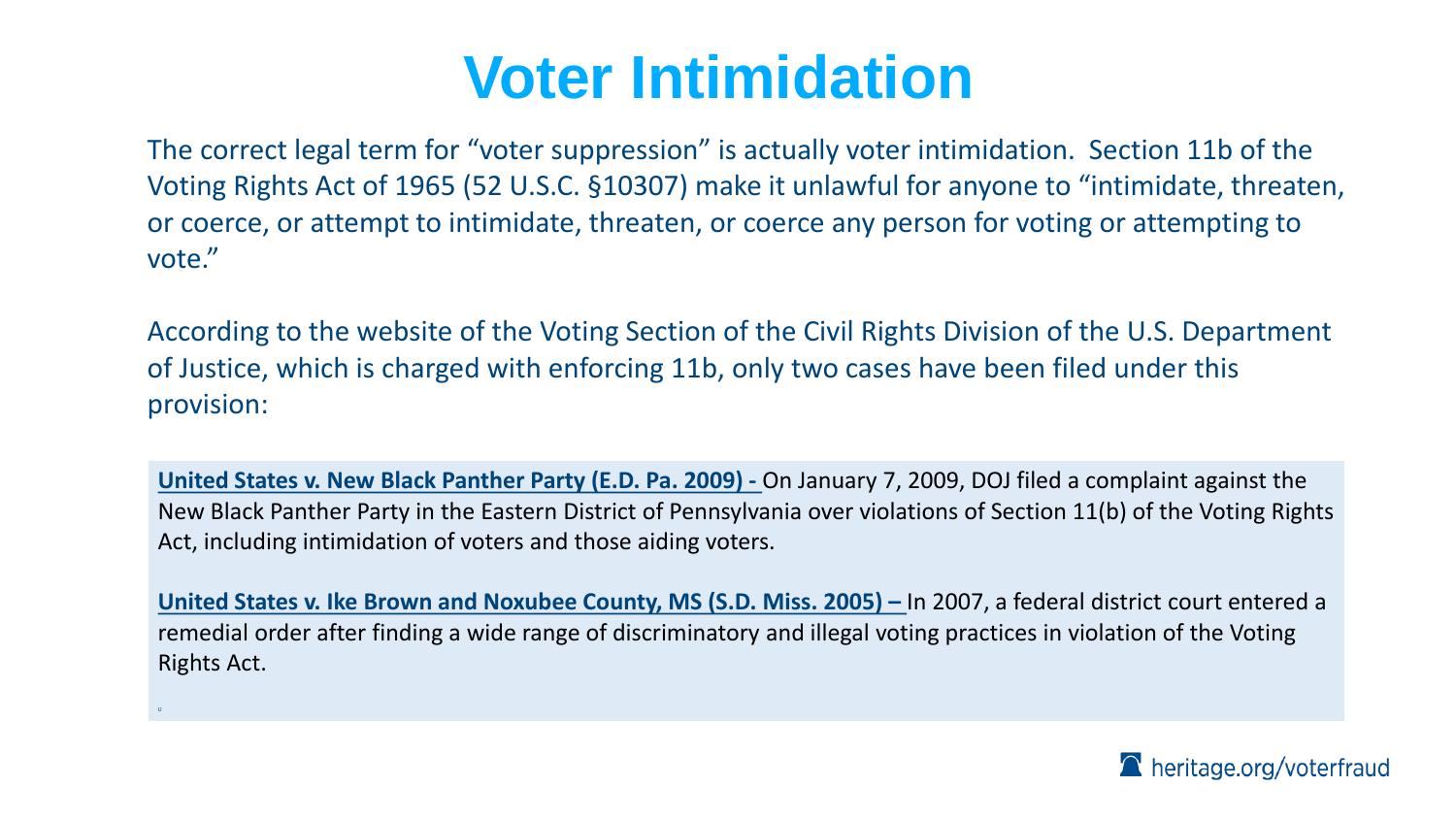## **Overseas Military and Civilian Voters**

The Uniformed and Overseas Citizen Absentee Voting Act guarantees the rights of military personnel and their families and civilians who are located overseas to vote by absentee ballot in our elections. Unfortunately, the disenfranchisement rate of overseas Americans is very high.

In its 2016 report, the U.S. Election Assistance Commission found that only 68.1 percent of requested UOCAVA ballots were returned to election officials.

Of the completed UOCAVA ballots rejected by election officials, 44.4 percent were not counted because they were received after the applicable deadline. This illustrates the problems that Americans stationed in remote areas of the world have in voting due to the long delays in mail service.

This is an important issue that the Commission should investigate to determine if there are any changes that can be made to improve the ability of American abroad to participate in our elections.



A heritage.org/voterfraud